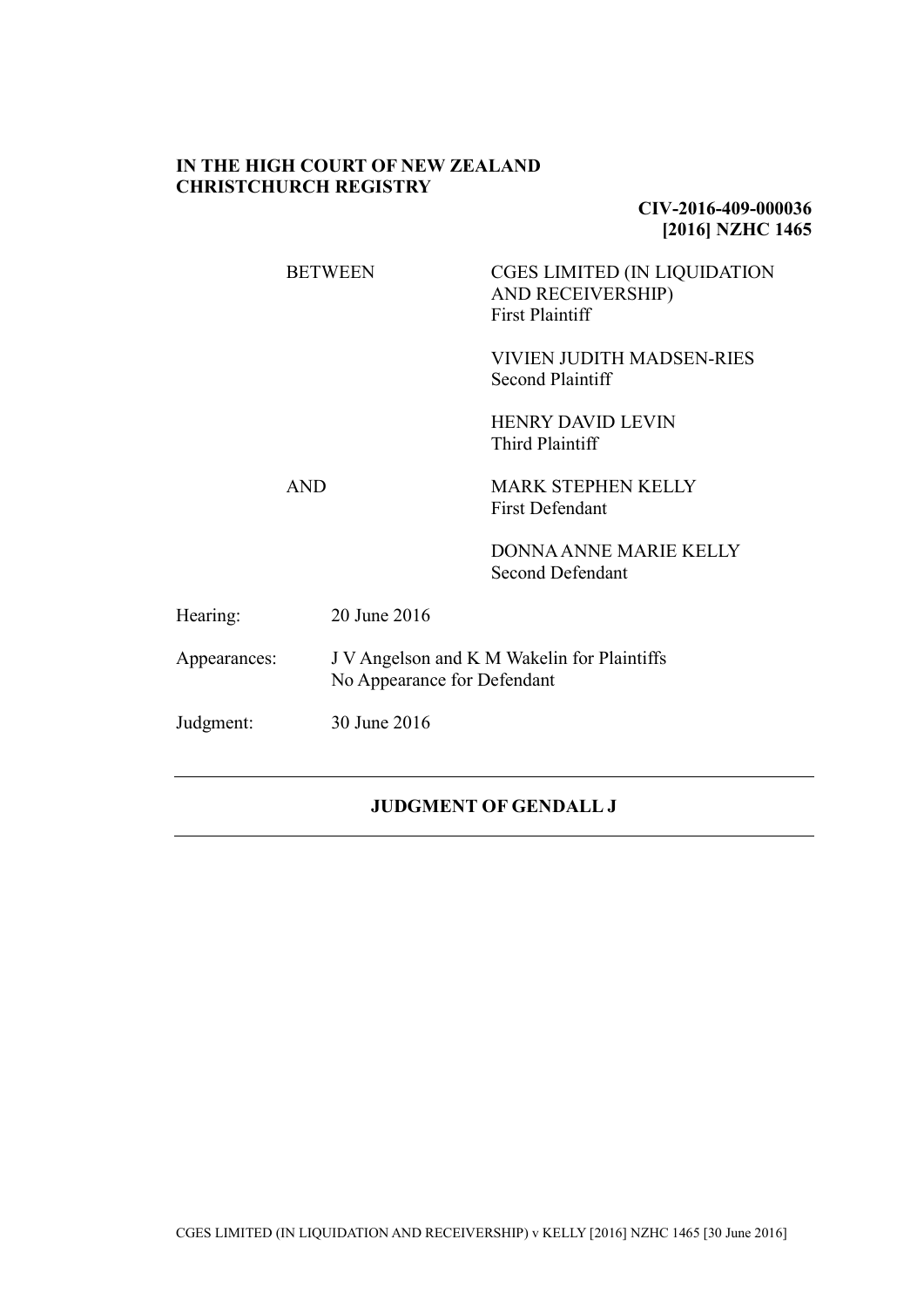#### **Introduction**

[1] CGES Limited ("the company"), formally traded as Bakers Delight Tower Junction Limited, and was placed into liquidation on 14 May 2015. The company in liquidation and its liquidators now sue its former directors, the defendants, in their personal capacity for their current account debts owing to the company and also in their previous capacities as directors for breaching their obligations as such.

[2] This proceeding came before the Court as an undefended hearing since the defendant directors did not file any opposition to the plaintiffs' claims against them.

[3] Originally in their pleadings in this proceeding, the plaintiffs advanced three causes of action against the defendants. These were:

- (a) A claim for the amount owing to the company under the shareholders' current account; and
- (b) Claims under the Act for breaches of directors' duties as follows:
	- (i) Reckless trading (s 135 of the Act Companies Act 1993 ("the Act')); and
	- (ii) Agreeing to incur obligations without a belief that the obligations could be fulfilled (s 136 of the Act); and
	- (iii) Failing to exercise the care, diligence and skill that a reasonable director would exercise in the same circumstances (s 137 of the Act)
- (c) a claim for failing to keep financial statements and adequate accounting records (s 300 of the Act).

[4] The third cause of action noted at [3](c) above, however, has now been abandoned.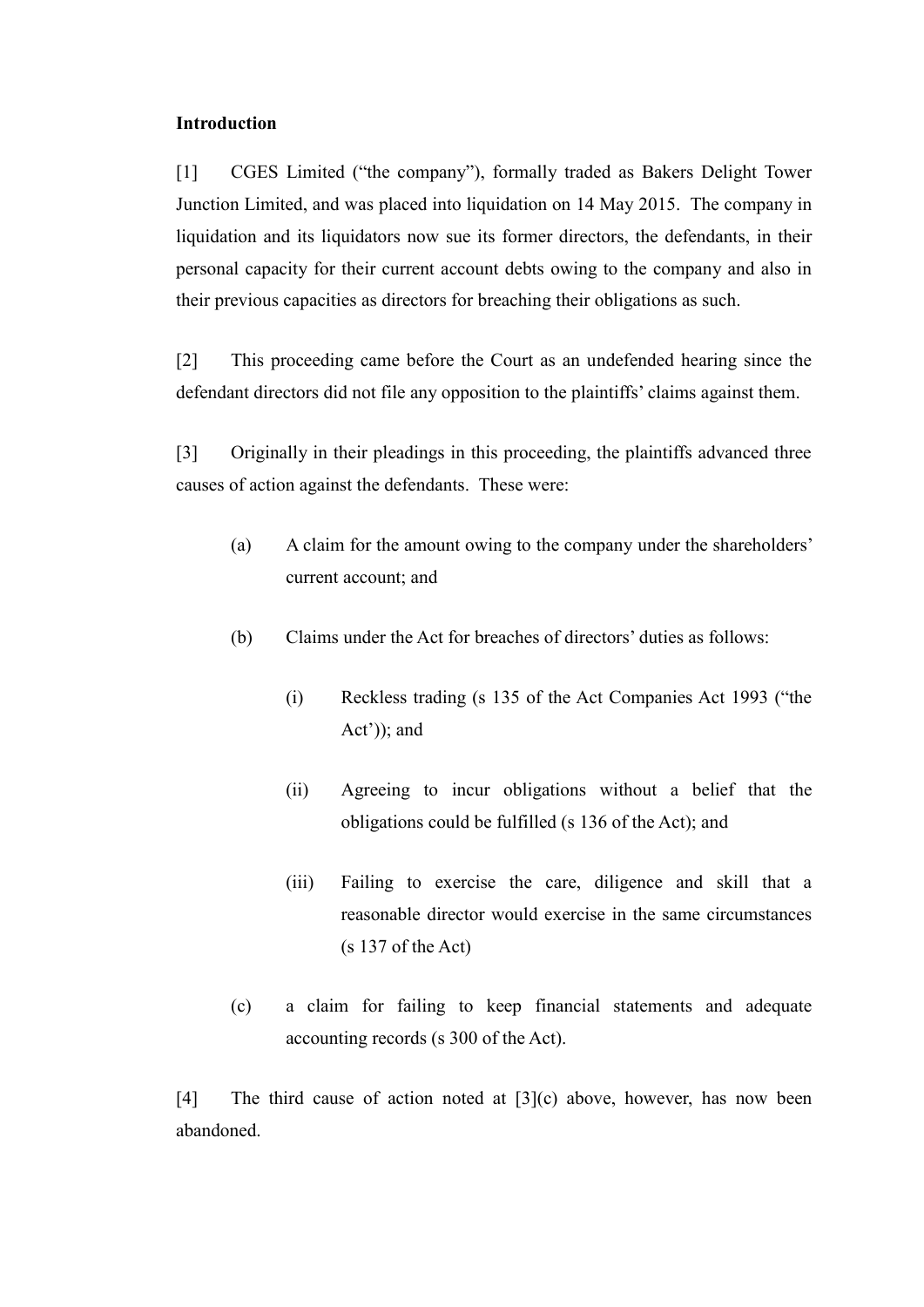# **Procedural history**

[5] The plaintiff filed this proceeding on 29 January 2016. The notice of proceeding and accompanying documents were served on the first defendant on 18 February 2016, and served on the second defendant on 22 February 2016. The first defendant's statement of defence was due to be filed by 24 March 2016. The second defendant's statement of defence was due to be filed by 30 March 2016. The defendants did not do so, nor have they taken any formal action of any kind to oppose these proceedings.

[6] The plaintiffs now seek judgment by default against the defendants, pursuant to r 15.9 of the High Court Rules. In accordance with the requirements of r 15.9(4), the plaintiffs are required to file affidavit evidence to establish the two causes of action to the Court's satisfaction. The onus is on the plaintiffs to convince the Court that judgment should be entered against both defendants. As Davidson J noted in *Tech Voice Limited (in liq) v Ovenden*, "the plaintiffs' submissions and evidence are therefore untested and, given the immediate and wider implications of judgment, the Court in the circumstances must be careful in reaching conclusions."<sup>1</sup>

# **Background**

[7] The Company was incorporated on 8 November 2005. It traded as a bakery. The first and second defendants have been the sole directors and shareholders of the company since its inception.

[8] The Company was placed into liquidation by this Court on 14 May 2015, following an application by the Commissioner of Inland Revenue Department ("IRD"). The second and third plaintiffs were appointed as liquidators of the company.

# **Insolvency of the company**

 $\frac{1}{1}$ 

[9] Based on the company's financial statements, the plaintiffs submit that the company was insolvent from at least 30 June 2006, as its liabilities were greater than

*Tech Voice Data Limited (in liq) v Ovenden* [2015] NZHC 2766 at [2].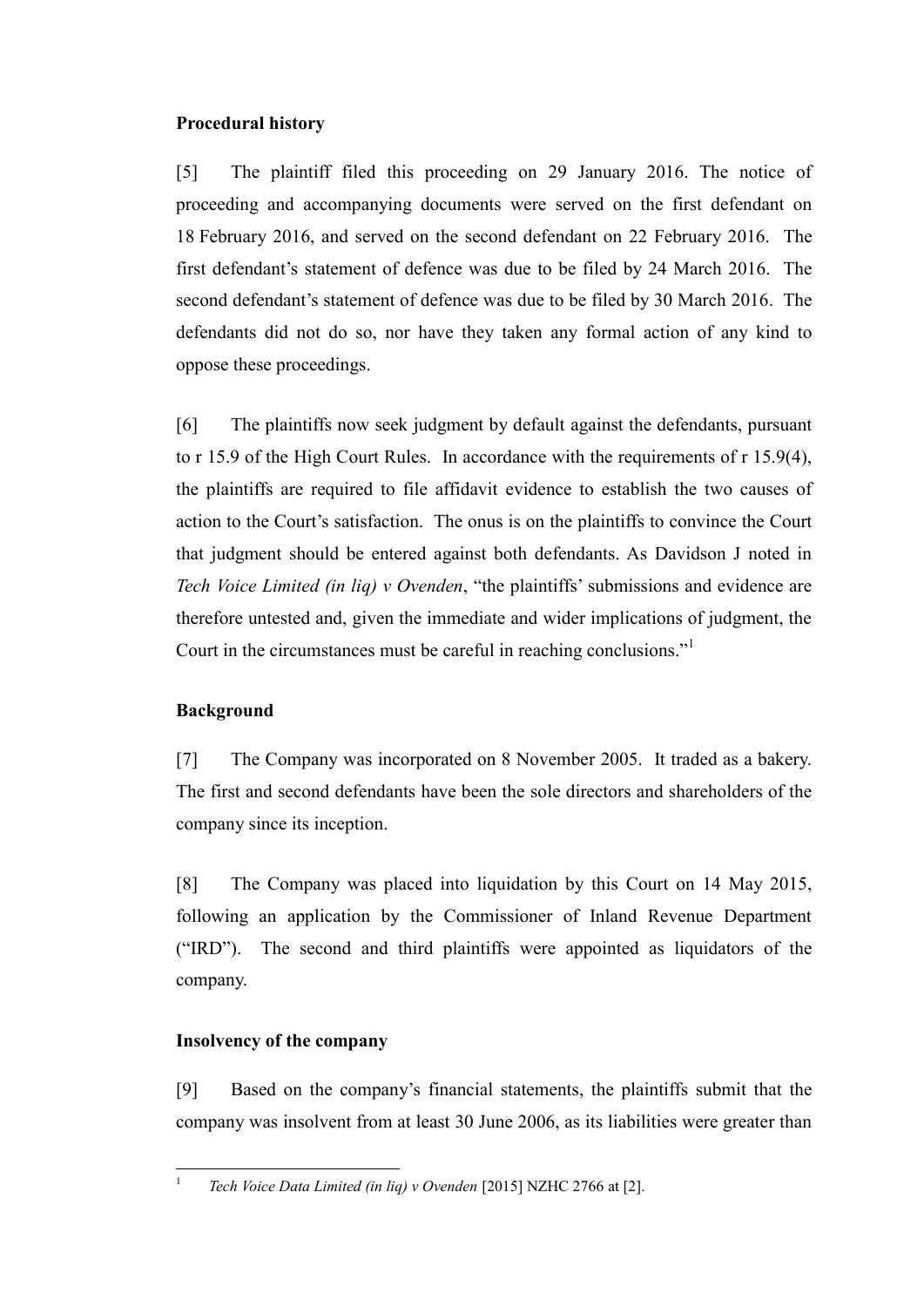its assets. At no point from 30 June 2006 until its liquidation did the company recover from this position. The Company began to default in various tax obligations owed to the IRD from 31 July 2009. By the end of 2011, the company's cash flow insolvency worsened further to such an extent that decisions for the company were made that it would not meet its goods and services tax obligations with the IRD.

[10] In various tax periods subsequently the company also defaulted on its obligations to account to IRD for a variety of tax types which were deducted from, or owed in relation to the earnings of the employees.:

- (a) Kiwisaver employee deductions (KSE): for the tax periods ending 30 November 2014 and 31 December 2014 the company failed to pay IRD \$700.25 in KSE when it was due, and incurred interest and penalties of \$118.71. Of this total, \$581.54 is a preferential claim for unpaid KSE.
- (b) Kiwisaver employer contribution (KSR): for the tax period between 30 June 2014 and 31 December 2014, the company failed to pay IRD \$199.48 in KSR when it was due, and incurred interest and penalties of \$69.41. Of this total, \$130.07 is a preferential claim for unpaid KSR.
- (c) Employer Superannuation Contribution tax (ESCT): for the tax periods ending between 31 August 2012 and 31 December 2014 the company failed to pay IRD \$486.05 in ESCT when it was due.
- (d) Student Loan Employer Deductions (SLE): for the tax period ending 31 December 2014 the company failed to pay IRD \$139.65 in SLE when it was due, and incurred interest and penalties of \$19.41. Of this total, \$120.24 is a preferential claim for unpaid SLE.

[11] Mr Levin gives evidence that, based on his experience, a failure to pay PAYE and GST on a regular basis is a sign that a company is in trouble. Under s 167(1) of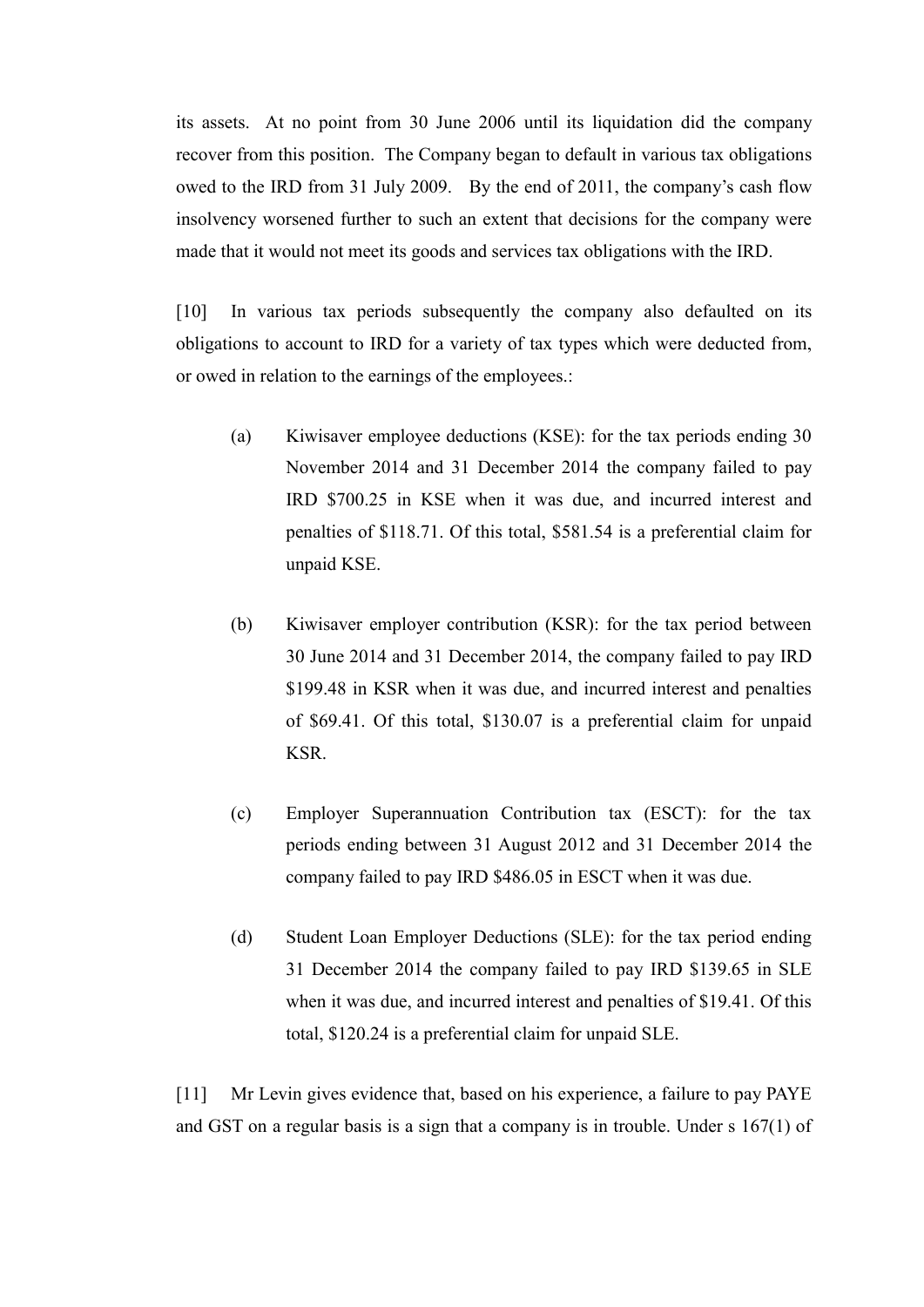the Tax Administration Act 1994, amounts deducted from, or owed in relation to employee earnings are the subject of a statutory trust.

[12] The plaintiff therefore submits that the company was balance sheet insolvent from 6 June 2006, and cash flow insolvent from 31 July 2009. The Company went into liquidation owing \$301,256 to various creditors, which included \$266,699.57 owing to the IRD. It had negligible, if any, assets.

[13] The plaintiffs say that they attribute the loss to the company and its creditors to the defendants' failure to repay their overdrawn current accounts, their failure to properly discharge their responsibilities as directors of the company, and their failure to protect the interests of the company and its creditors.

#### **Causes of Action**

#### *Debt Owing by the defendants to the company*

[14] The first claim is made against the defendants for debts said to be owing by them to the company. It is not disputed in any way that the defendants do owe a combined total of \$262,073 to the company by way of outstanding shareholder current account debts. From the company's various financial accounts and the statements generated from its Xero accounting system which are before the Court, these shareholders' current accounts demonstrate a constant rise in the amounts withdrawn annually over an eight year period from 2006 to 2014. The combined current total calculation for these current accounts on the spreadsheets before the Court is confirmed at this figure of \$262,073.

[15] Under s 194 of the Act, directors are responsible for the maintenance and accuracy of a company's accounting records. The plaintiffs here are entitled to rely on the company records as they are at the date of liquidation.<sup>2</sup> The burden is on the directors to show that the accounting records are therefore not correct in some way to escape liability for this loan account debt.<sup>3</sup> In the present case nothing is before the

 $\frac{1}{2}$ *Thom Contractors ltd (in liq) v Thom* HC Auckland CIV-2008-404-6829, 28 April 2009; *Chesterton Holdings v Durney* HC Napier CIV-2011-441-007, 19 May 2011; *New Zealand Meat Export Ltd (in liq) v Yat Fan Lau* HC Whangarei CP 34/98, 19 March 1999.

<sup>&</sup>lt;sup>3</sup> *Bay Kiwifruits contractors ltd (in liq) v Ladher* [2015] NZHC 63 at [18].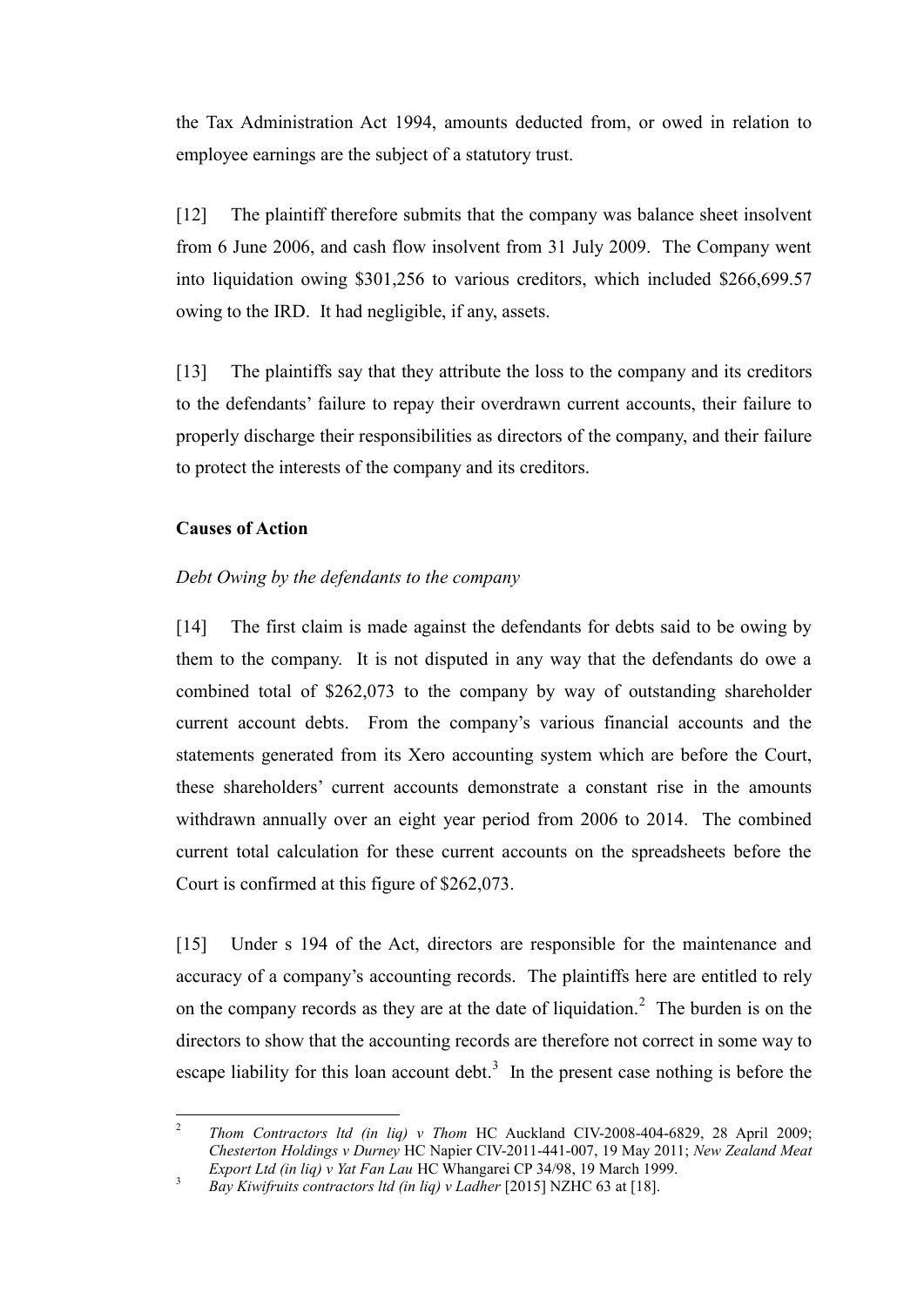Court to show why the plaintiffs cannot rely on the signed-off account records for the company as they were at the date of the liquidation.

[16] Generally, advances made by the company to its shareholders as debts owed by the shareholders to the company, are repayable on demand.<sup>4</sup> When the company's accounting records provide no explanation for the drawings from the shareholders' account, they must be treated as advances from the company to the shareholders.<sup>5</sup> The High Court in *Re Samarang Developments Ltd (in liq)* held that shareholders are jointly and severally liable for overdrawn current accounts.<sup>6</sup>

[17] In the absence of any explanation for the drawings from the shareholders' current account, I am satisfied that the amount by which the shareholders' current account was overdrawn at the date of liquidation is recoverable by the company as a debt on demand. Indeed, demand for repayment of this current account debt was made by the company on each of the defendants on 5 June 2015. This met with absolutely no response however. The defendants are therefore jointly and severally liable for the payment of the debt due from them amounting to \$262,073. Judgment for this amount and interest to accrue from the date of liquidation is to follow.

# **Second cause of action: breaches of directors' duties**

[18] Claims made by the plaintiffs for various breaches of directors' duties by the defendants are brought under s 301 of the Act. This section provides:

# **301 Power of court to require persons to repay money or return property**

(1) If, in the course of the liquidation of a company, it appears to the court that a person who has taken part in the formation or promotion of the company, or a past or present director, manager, administrator, liquidator, or receiver of the company, has misapplied, or retained, or become liable or accountable for, money or property of the company, or been guilty of negligence, default, or breach of duty or trust in relation to the company, the court may, on the application of the liquidator or a creditor or shareholder,—

 $\frac{1}{4}$ *Thom Contractors ltd (in lig) v Thom, above n 2, at [16].* 

<sup>5</sup> *Re Samarang Development ltd (in liq)* HC Christchurch CIV-2003-409-2094, 30 September 2004 at [55].

 $^{6}$  At [67]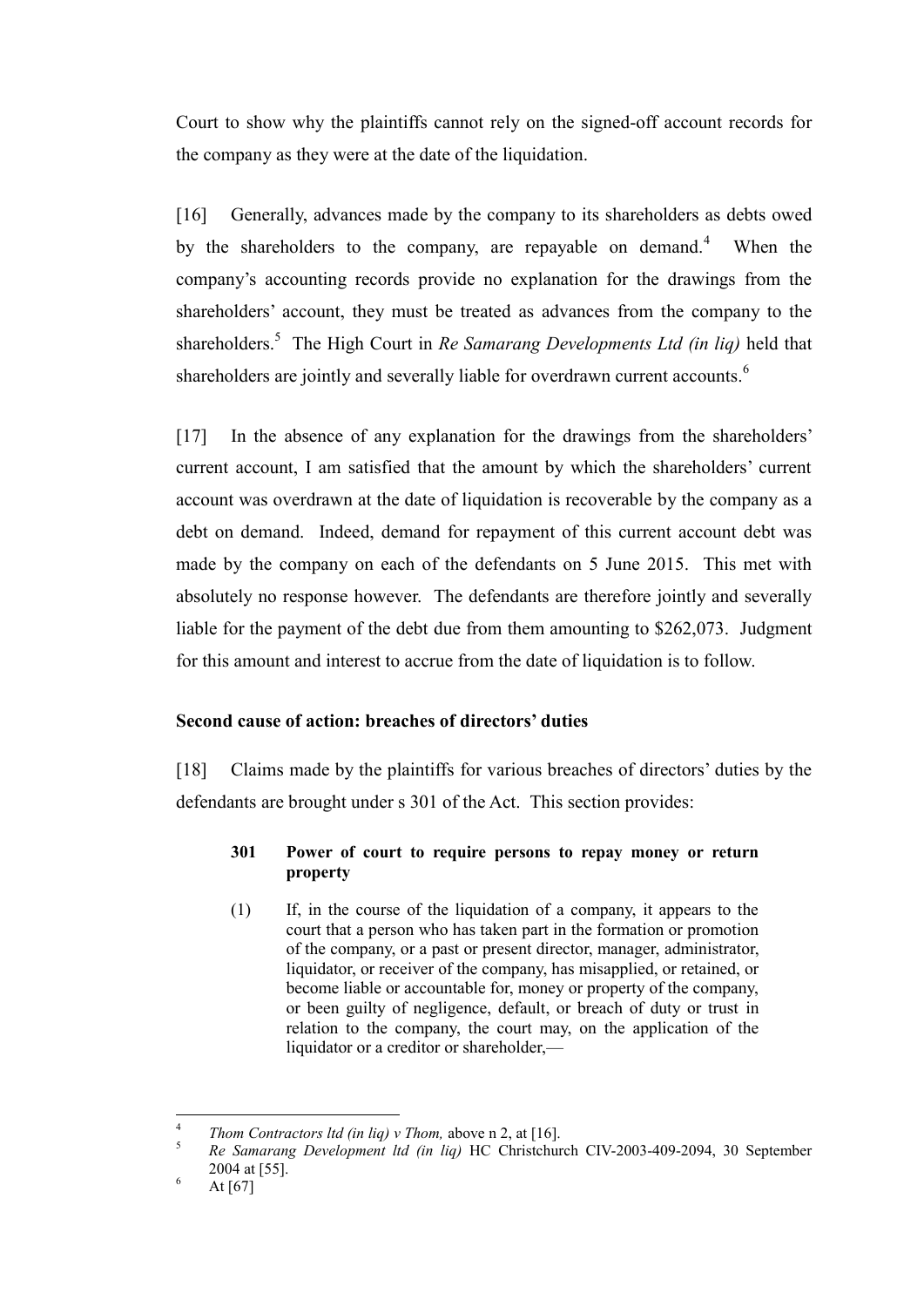- (a) inquire into the conduct of the promoter, director, manager, administrator, liquidator, or receiver; and
- (b) order that person—
	- (i) to repay or restore the money or property or any part of it with interest at a rate the court thinks just; or
	- (ii) to contribute such sum to the assets of the company by way of compensation as the court thinks just; or
- (c) where the application is made by a creditor, order that person to pay or transfer the money or property or any part of it with interest at a rate the court thinks just to the creditor.
- (2) This section has effect even though the conduct may constitute an offence.
- (3) An order for payment of money under this section is deemed to be a final judgment within the meaning of section  $17(1)(a)$  of the Insolvency Act 2006.
- (4) In making an order under subsection (1) against a past or present director, the court must, where relevant, take into account any action that person took for the appointment of an administrator to the company under [Part 15A.](http://www.legislation.govt.nz/act/public/1993/0105/latest/link.aspx?id=DLM321191#DLM321191)

[19] The Court of Appeal in *Mason v Lewis* held that claims brought under s 301 involve a two-stage evaluation:<sup>7</sup>

- <span id="page-6-0"></span>(a) Has there been a breach of a duty owed by a director to the company?
- (b) If so, to what extent should the director contribute to the losses of the company?

[20] I therefore proceed to consider first, whether there has been any breach by the defendants of their duties as directors of the company and, if so, secondly, the relief to which the plaintiffs may be entitled. At the outset, I do note that many of the alleged breaches of duty overlap and to an extent are somewhat repetitive in nature.

 $\boldsymbol{7}$ <sup>7</sup> *Mason v Lewis* [2006] 3 NZLR 225 (CA) at 52.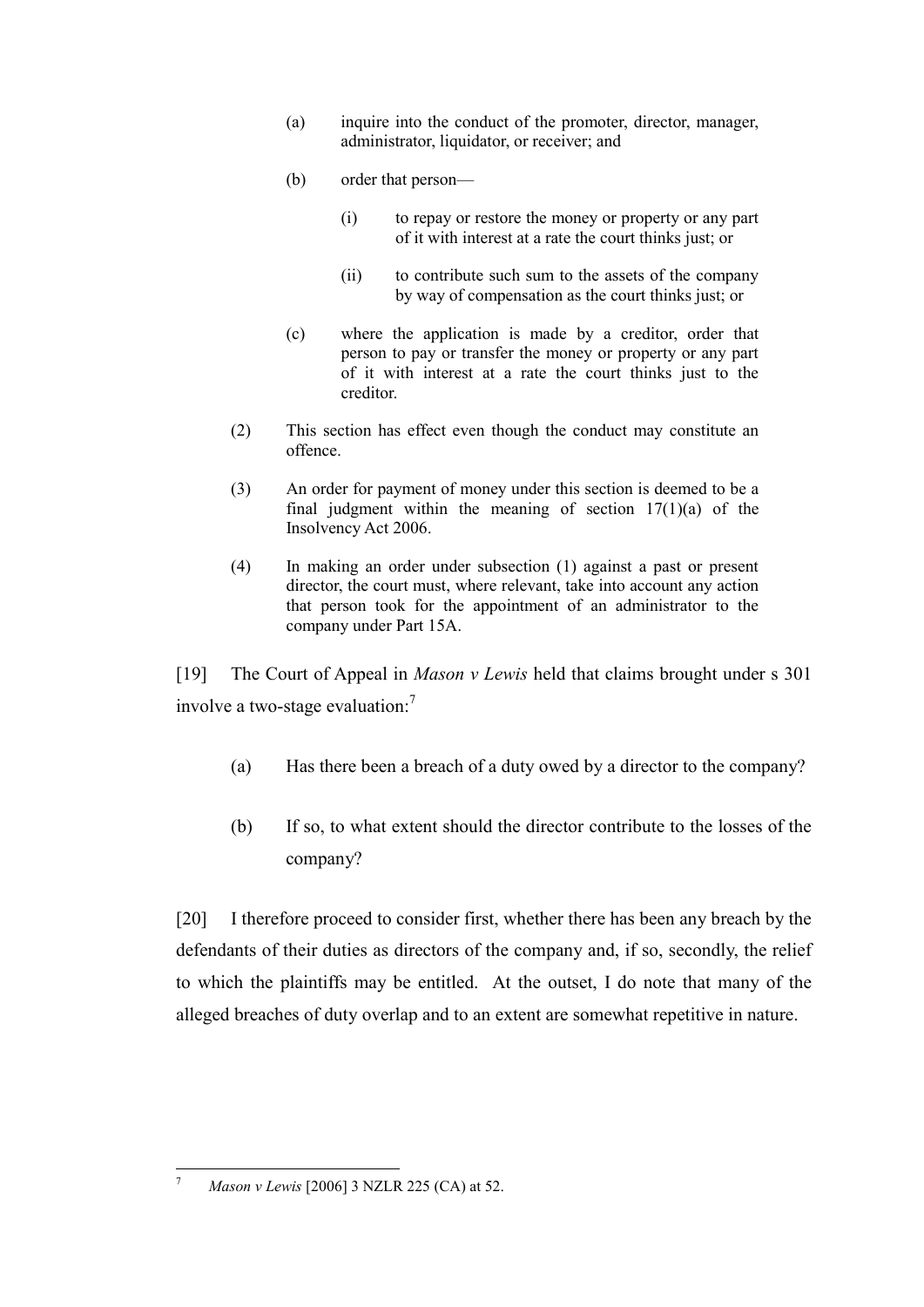*Did the defendant's breach their duties to act in good faith and in the best interests of the company?*

[21] As to this aspect, the plaintiffs plead that the defendants breached their directors' duty contained in s 131 of the Act, which provides:

#### **131 Duty of directors to act in good faith and in best interests of the company**

(1) Subject to this section, a director of a company when exercising power or performing duties must act in good faith and in what the director believes to be the best interest of the company.

[22] The duty is a subjective one. It extends to creditors once a company is of doubtful solvency. As to this, Fogarty J in *Sojourner v Robb* held:<sup>8</sup>

If a director believes that the duty to act in the best interests of the company is a duty always to act in the best interests of the shareholders, and never in the interests of the creditors, in a situation of doubt as to the solvency of the company, the director cannot be said to be acting in good faith. Creditors are persons to whom the company has ongoing obligations. The best interest of the company includes the obligation to discharge those obligations before rewarding the shareholders.

[23] The plaintiffs argue that the defendants breached this s 131 duty here by continuing to trade while the company was insolvent and in doing so they disregarded the interests of the company's creditors. This breach of the duty it is said is underlined by the fact that the defendants made extensive withdrawals from the company, presumably for their own benefit, throughout the period that the company was insolvent.

[24] I accept that the defendants failed to act in good faith and in the best interests of the company by allowing the company to continue trading and incurring further debts to creditors after it had become insolvent. The defendants were directors and therefore can be taken to have known of what was in reality the company's dire financial position.

[25] As I have noted, the defendants took drawings from the company and this started in about 2006, clearly for their own benefit and they continued to take significant funds from the company in each year after that. This was at a time when

 $\frac{1}{8}$ *Sojourner v Robb* [2006] 3 NZLR 808 (HC) at [102].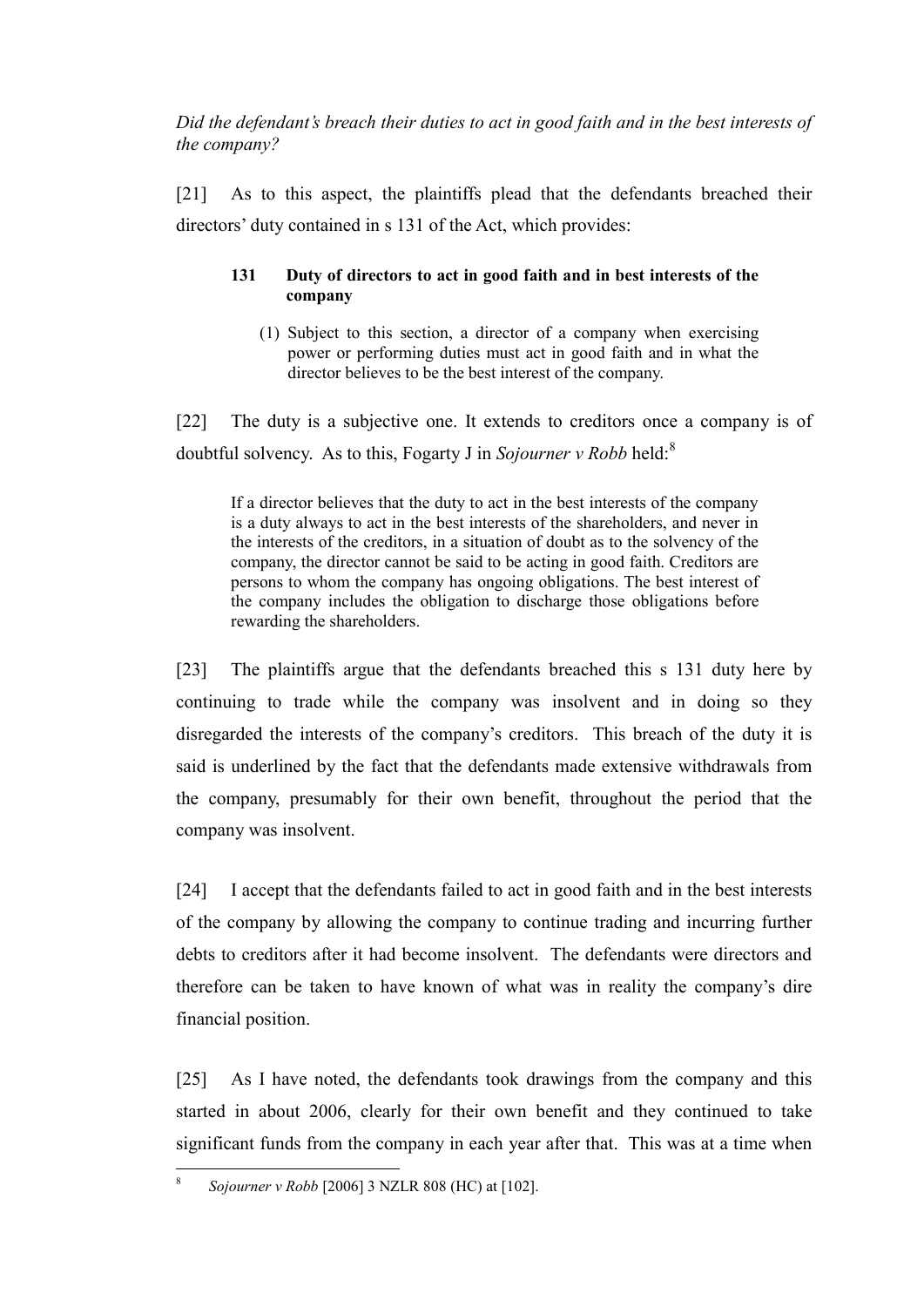I am satisfied the company was already insolvent. The Company's financial situation continued to worsen. By 31 July 2009 the company was defaulting in meeting its tax obligations. The defendants allowed the company to continue trading for several years after that, without considering whether the company was capable of meeting future liabilities.

[26] As a result, the company and its creditors suffered increasing losses until the company was finally placed into liquidation. I find therefore that such losses were suffered as a direct result of the defendants' failure to act in good faith and in the best interests of the company.

# *Did the defendants trade recklessly?*

[27] The plaintiffs further allege that the defendants also breached their duty as directors not to trade recklessly pursuant to s 135 of the Act. That provision states:

# **135 Reckless trading**

A director of a company must not—

- (a) agree to the business of the company being carried on in a manner likely to create a substantial risk of serious loss to the company's creditors; or
- (b) cause or allow the business of the company to be carried on in a manner likely to create a substantial risk of serious loss to the company's creditors.

[28] In *Mason v Lewis,* the Court of Appeal set out the "essential pillars" of a claim under s 135 of the Act. They are:<sup>9</sup>

- (a) The duty imposed by s 135 of the Act is one owed by directors to the company (rather than to any particular creditor);
- (b) The test is an objective one;

 $\overline{9}$ *Mason v Lewis*, above n 7, at [51].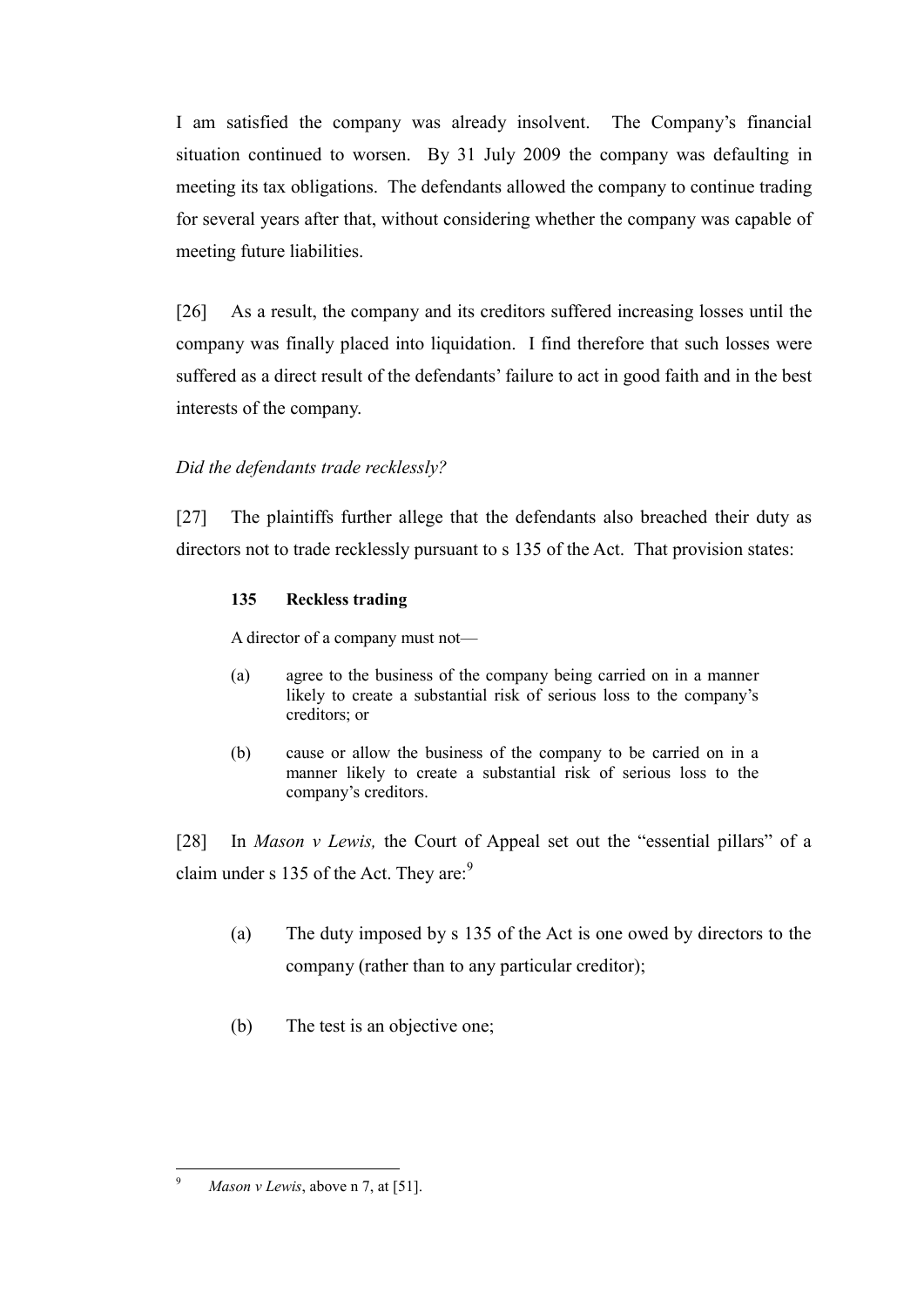- (c) It focuses not on the directors' belief, but on the manner in which a company's business is carried on, and whether the modus operandi creates a substantial risk of serious loss; and
- (d) What is required when a company enters troubled waters is a sober assessment by the director of an ongoing character, as to the company's likely future income and prospects.

[29] In *Boutique Tanneries (in liquidation) v Hadley,* the defendant ran a tannery and leather-goods retailer.<sup>10</sup> The Court formed the view that the director had operated the company in a very informal and relaxed way, with scant regard to formal requirements. The company had been kept afloat for a number of years by paying all its creditors, with the exception of the IRD. The Court was of the opinion that it was only IRD's forbearance that the company's trading was prolonged. As a result, the director was found to have breached various duties, including that contained in s 135.

[30] The current circumstances, in my view, share a number of similarities with the position that prevailed in the *Boutique Tanneries* decision. The company here was kept afloat for a number of years it seems at the expense of the IRD. The company began defaulting on its obligations to remit to the IRD PAYE tax (being effectively employees' monies held under a form of trust) which it had withheld from as long ago as 31 July 2009. By 31 December 2011 the company had also failed to account to the IRD for GST the company had collected on the IRD's behalf. (Again, these GST monies virtually took the character of trust monies held by the company.)

[31] I am satisfied therefore that for a prolonged period of time first, the defendants would have been well aware of the troubled circumstances in which the company was operating and, secondly, notwithstanding this, the defendant's proceeded to incur further liabilities that created a substantial risk of serious loss to the company and its creditors. I find therefore that the defendants did trade recklessly here for the period at from least 31 July 2009 in breach of their duties under s 135 of the Act.

 $10$ <sup>10</sup> *Boutique Tanneries (in liq) v Handley* HC Auckland CIV 2006-404-2713, 24 July 2008.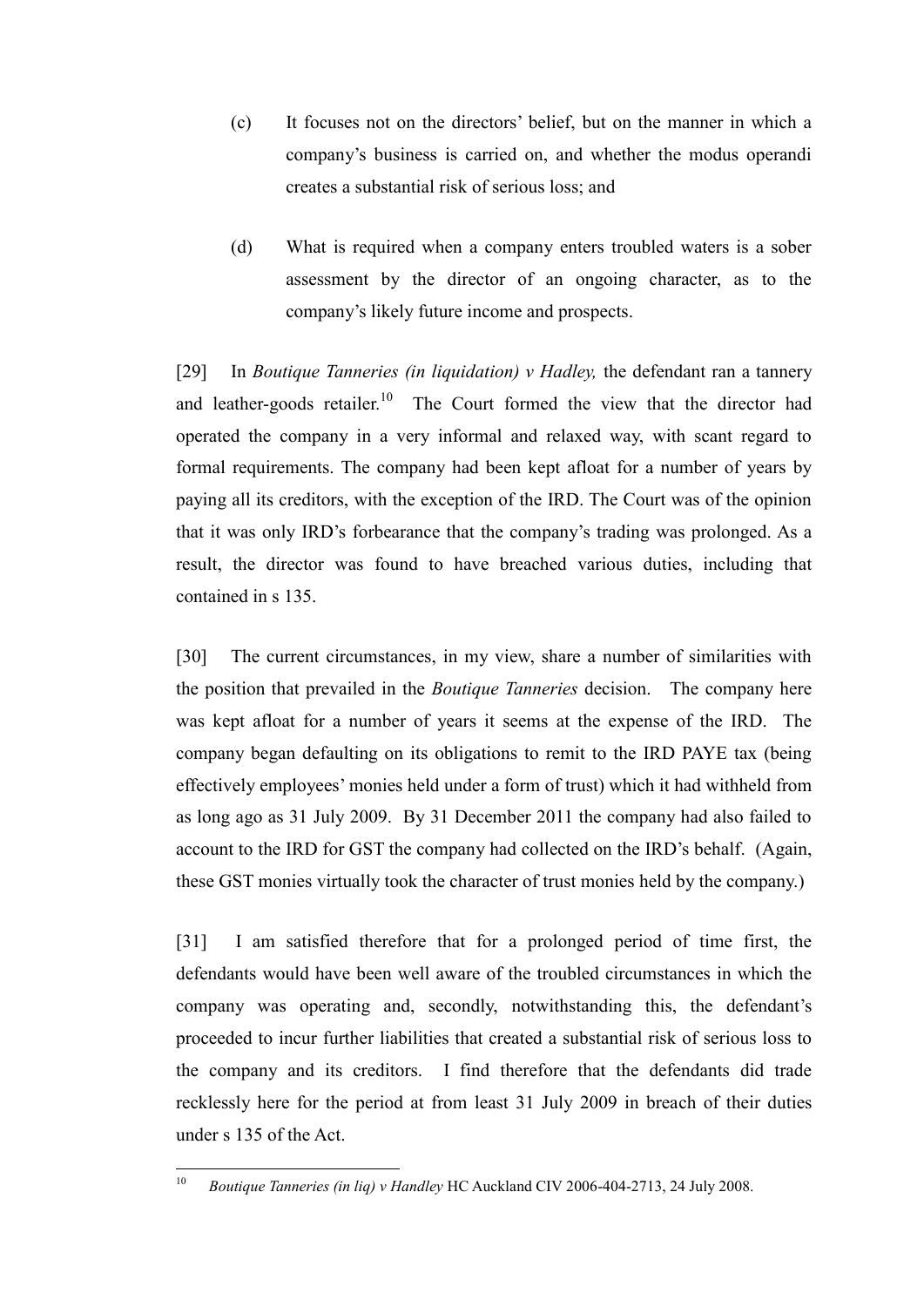#### *Did the defendants breach their duty in relation to obligations?*

[32] Thirdly, the plaintiffs allege that the defendants breached their duty not to incur or undertake obligations knowing that the company was unable to carry them out. Section 136 of the Act states that "a director of a company must not agree to the company incurring an obligation unless the director believes at the time on reasonable grounds that the company will be able to perform the obligation when it is required to do so."<sup>11</sup>

[33] Assessing whether there is a breach of this s 136 requires both a subjective and objective test. In *Fatupaito v Bates,* O'Regan J held that to establish a breach of s 136, the plaintiff must show that the defendant agreed to the company incurring an obligation at the time when they did not believe (a subjective test), on reasonable grounds (an objective test), that the company would be able to perform that obligation when required to do so.<sup>12</sup> There is therefore to a degree a certain overlap between the breaches of directors' duties in ss 135 and 136. Both sections involve illegitimate risks. However, the difference between ss 135 and 136 appears to be that s 135 focuses on directors engaging in a course of action, and s 136 on incurring specific liability.<sup>13</sup>

[34] As I have already noted above, the company has been insolvent since 2006. The defendants have chosen not to respond to the claims against them in this proceeding and have advanced no submissions here. I am satisfied that the defendants were well aware throughout the last decade of the dire financial position of the company. Given the amount of debt that was being both incurred and accumulated with the IRD and other creditors, the defendants could not have reasonably believed that the company would be able to satisfy its past debt while incurring new obligations. A breach of s 136 of the Act is also established here.

*Did the defendants fail to exercise the care, diligence and skill that reasonable directors would exercise in the same circumstances?*

[35] As to this, s 137 of the Act provides:

 $11\,$  $\frac{11}{12}$  Companies Act 1993, s 136.

<sup>&</sup>lt;sup>12</sup> *Fatupito v Bates* [2001] 3 NZLR 386 (HC) at [80].<br><sup>13</sup> *Lordan v Q'Sullivan* HC Wellington CIV 2004 485

<sup>13</sup> *Jordan v O'Sullivan* HC Wellington CIV-2004-485-2611, 13 May 2009 at [69].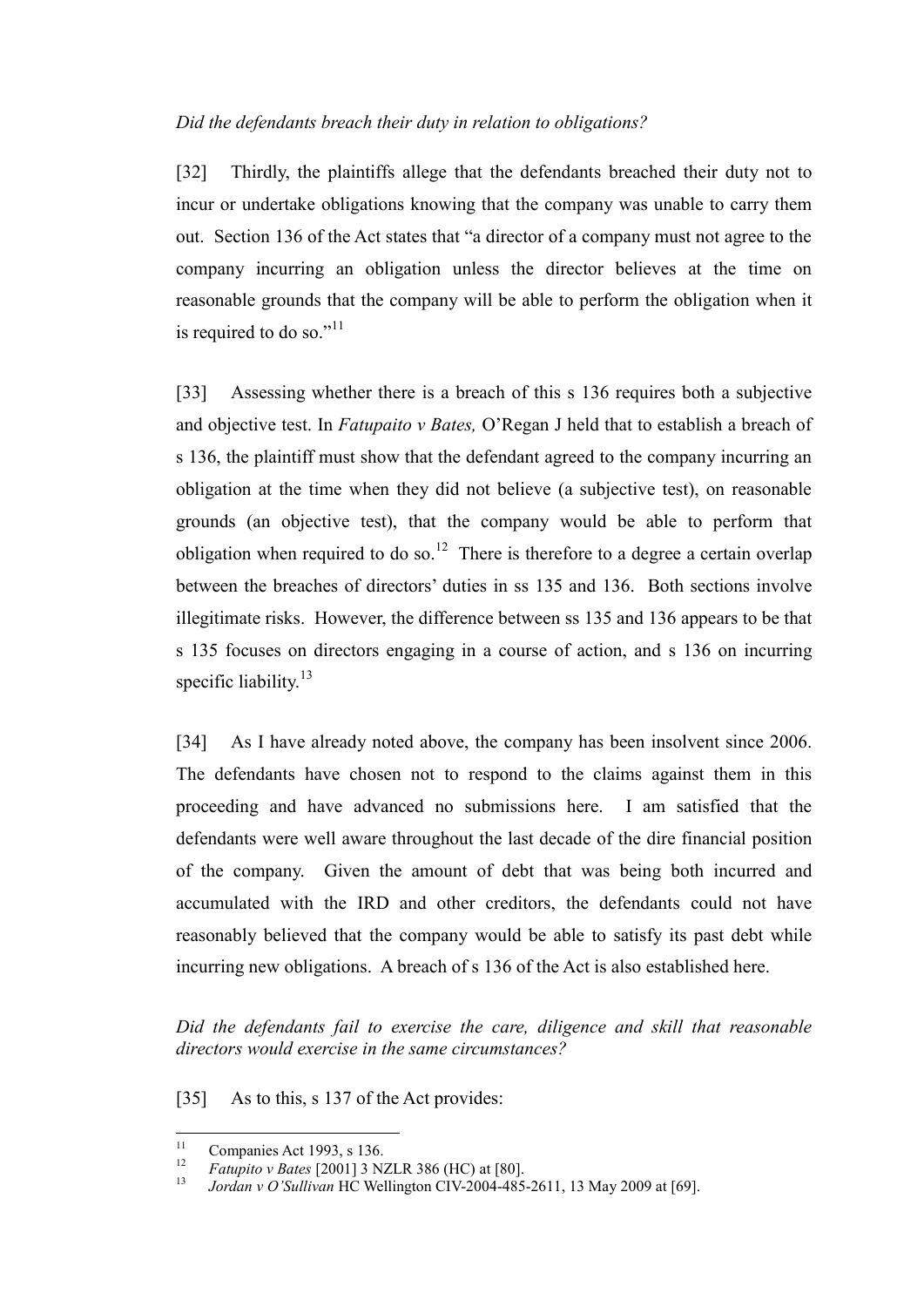#### **Director's duty of care**

A director of a company, when exercising powers of performing duties as a director, must exercise the care, diligence, and skill that a reasonable director would exercise in the same circumstances taking into account, but without limitation—

- (a) The nature of the company; and
- (b) The nature of the decision; and
- (c) The position of the director and the nature of the responsibilities undertaken by him or her.

[36] The test under s 137 is an objective one based on "the requisite skill set required of a reasonable director in the same position as the defendant."<sup>14</sup> The directors' personal knowledge and experience are not relevant. In this case, the defendants held positions as directors of a relatively small trading business common to the general business community and the economic culture of New Zealand.

[37] Reasonable and prudent directors, in the position of the defendants here, clearly in my view would not begin to take and continue to extract substantial drawings from the company solely for their own personal benefit when their company was facing both balance sheet and trading insolvency.<sup>15</sup> Reasonable directors would not carry on and incur further liabilities when they ought to have known that those obligations and liabilities were unlikely to be satisfied.

[38] I therefore hold that there was also a breach of s 137 of the Act here.

#### **Quantum**

[39] The standard approach to awarding relief under s 301 of the Act is to assess the extent of the deterioration in a company's financial position between the date of breach and the date of liquidation.<sup>16</sup> In *Mason v Lewis* held that:<sup>17</sup>

Once the figure has been ascertained, New Zealand Courts have seen three factors - causation, culpability and the duration of the trading - as being distinctly relevant to the exercise of the Court's discretion…

 $14$ <sup>14</sup> *Boutique Tanneries,* above n 10 at [31].

<sup>&</sup>lt;sup>15</sup> Companies Act 1993, s 4.

<sup>&</sup>lt;sup>16</sup> *Mason v Lewis*, above n [7,](#page-6-0) at [109].

At [110].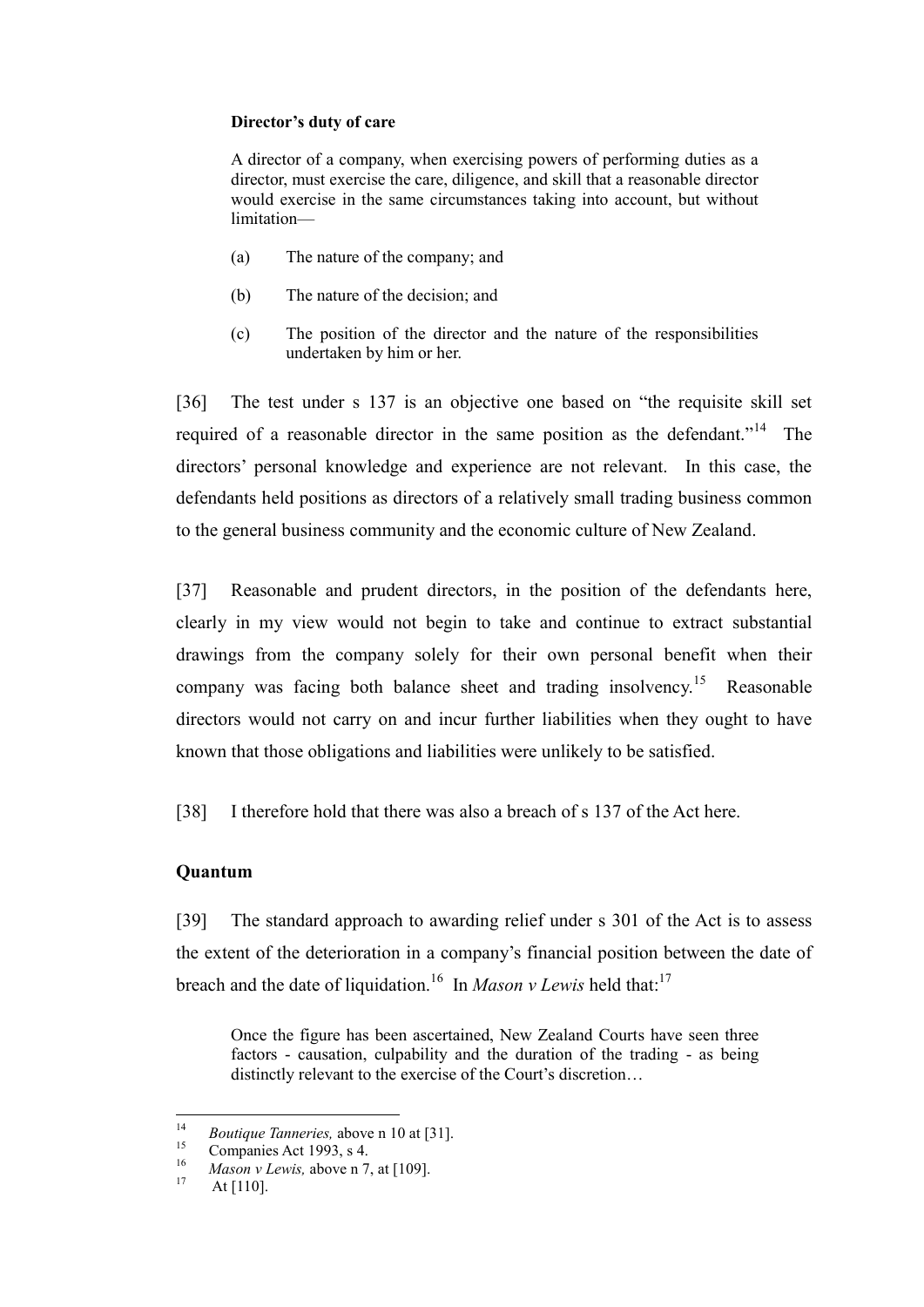# [40] In *Lower v Traveller*, the three factors were explained to be as follows:<sup>18</sup>

The element of causation is concerned with the link between the carrying on of the company's business recklessly, to the knowledge of the impugned director, and the indebtedness of the company for which it is sought to impose personal liability. In a case such as the present that involves an assessment of how much the liabilities of the company were increased because of the illegitimate delay in its ceasing to trade and the identification of a point in time when the director knew that continuing to trade would be reckless. The resulting figure however is no more than a relevant consideration for the Court although the amount of the director's liability would not exceed the sum identified as caused by the known reckless trading.

The relevance of culpability is linked to the deterrent purpose of the provision. This factor calls for an assessment of the blameworthiness of Mr Lower's conduct, bearing in mind that at the end of the range the nature of the director's involvement will be blind faith or muddledheadedness, while at the other end there will be actions or instances which are plainly dishonest.

…

As to the duration of the wrongful trading, the company continued to trade after April 1995 until February 1998 accumulating an increasing deficit in the shareholders' funds. The duration of the wrongful trading to which Mr Lower was a party was lengthy.

[41] Here, as I see it, there is a causative link between the conduct of these defendants and the company's losses. As directors they were responsible to ensure the company's obligations to the IRD were met which they failed to do. Clearly they defaulted on this obligation resulting in the company incurring substantial penalties. Further, the use of company money for their own personal benefit alone, exacerbated the extent of the company's liabilities right up to the time of liquidation. If the money extracted for their personal benefit had remained in the company's bank account, liquidity would have improved substantially and any amounts owing to the IRD would have been significantly reduced.

[42] It is difficult to escape the conclusion that both these defendants bear real culpability for the company's eventual position. They were effectively the directing minds of the company and, as I have already noted, as directors they ought to have known over what was almost eight years of the company's insolvency, that it was in dire and worsening financial circumstances. With this knowledge, the defendants as

<sup>18</sup> <sup>18</sup> *Lower v Traveller* [2005] 3 NZLR 479 (CA) at [79], [83], [86].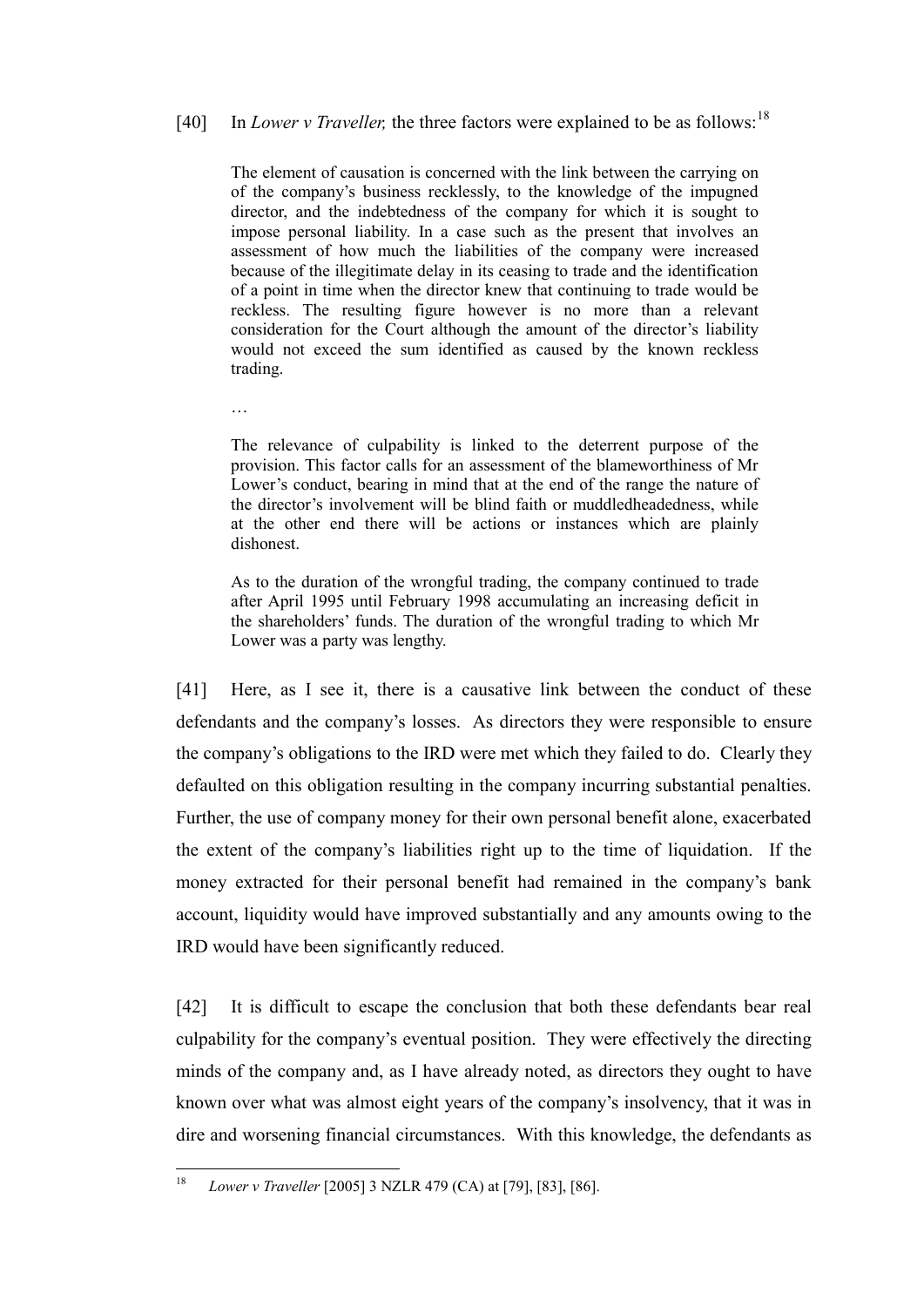directors ought to have carefully proceeded in their management of the company, and in particular not favoured themselves personally at the expense of company creditors, but they failed to do so repeatedly.

[43] The duration of the breaches of these statutory duties was also extensive. I accept Mr Levin's evidence that the initial breach of the director's statutory duties occurred on about 30 June 2006. From that time onwards, the company continued to trade at a loss until the date of liquidation. The breach therefore happened over what was a nine year period.

[44] One issue does potentially arise here. This is the question of possible double recovery. As to this, at first glance there might seem to be an overlap of claiming both the current loan account debt owed by the defendants and the loss which the company's creditors have suffered. The relief which counsel for the plaintiffs is seeks here is for reimbursement of the loss of \$301,256 to creditors, on top of the \$262,073 that the defendants owe as current account debt.

[45] On this aspect, however, before me counsel referred to the Court of Appeal decision in *Morgenstern v Jeffreys*, where the Court rejected an appellant's submission that damages under s 301 could only be awarded up to the maximum figure of the total net liability of a liquidated company to its creditors. In that case the Court of Appeal held: $^{19}$ 

Nor do we accept Mr Walker's submission that the maximum amount payable under s 301 should be the loss suffered by the creditors. The problem with that approach is that it does not leave any funds to pay the respondents. We see no reason why Mr Morgenstern should not be ordered to pay the full \$3,499,999 on the basis that, if there is a surplus in the liquidation, the money will be returned to him as the sole shareholder in any event.

[46] I am therefore satisfied that ordering the defendants to pay both their outstanding loan account debt owed to the company, and also to reimburse the company for the loss incurred by company creditors due to their breaches of duties as the company's directors, would not be double recovery here.

19 <sup>19</sup> *Morgenstern v Jeffreys* [2014] NZCA 449 at [103].